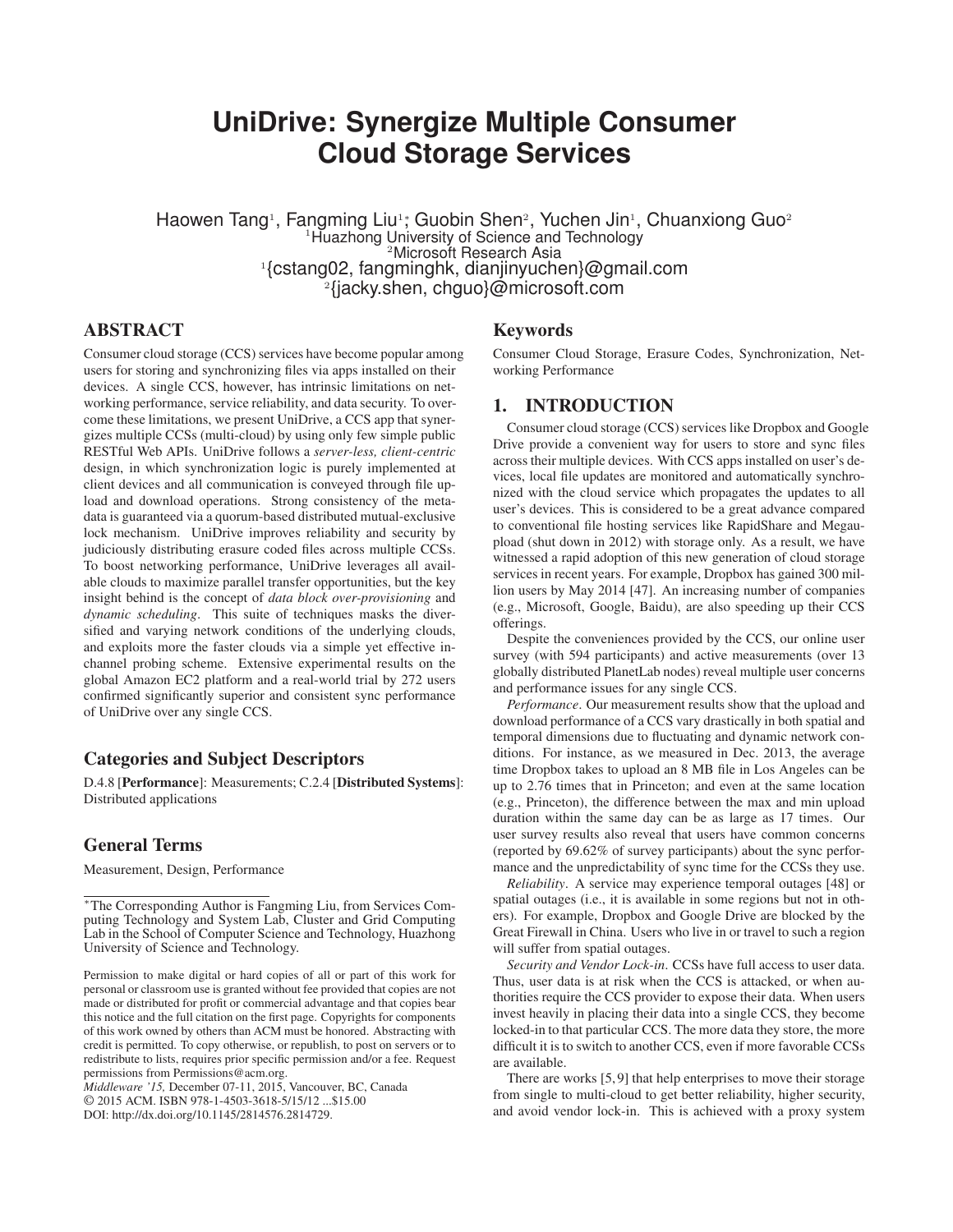that stripes data with redundancy to multiple enterprise cloud storage (ECS) services (such as Amazon S3 and Windows Azure Storage), while providing the same GET/PUT interfaces as the underlying clouds. Since multiple CCSs are readily available (Dropbox, OneDrive, and Google Drive, etc.) and over 70% of CCS users already own multiple CCS accounts according to our survey, we wonder if such multi-cloud approach is also viable in the field of consumer cloud storage. However, CCS is very different from ECS for the provision of automatic multi-device synchronization rather than simple GET/PUT interfaces, which requires far more complicated coordination between client apps and cloud services. Further, existing CCSs do not provide a public execution environment, nor can they directly communicate with each other. Unlike their native client apps that use private APIs for advanced control and efficient data transfer, third-party applications can use only few simple public RESTful Web APIs sufficient for simple file access to existing user accounts. Therefore, the first question we ask is: *can we realize a CCS app in the multi-cloud while avoiding the reliability, security, and vendor lock-in issues of a single CCS?*

Existing multi-cloud solutions cannot well address the performance issue, their networking performance is degraded by the slower clouds, thus they can only achieve a medium level of performance compared to the underlying clouds (i.e., unable to outperform the fastest cloud) [9]. However, our measurement result shows that the network bandwidth of different CCSs is diverse, highly fluctuating, and difficult to predict in both spatial and temporal dimensions, and the performance disparity among CCSs (up to 60 times for average upload speed of different clouds) is much worse than that among ECSs [25], thus traditional multi-cloud approaches are deemed to suffer severe performance degradation for CCS. This challenge leads to our second question: *can we overcome the limitation of multi-cloud and achieve superior networking performance?*

We provide affirmative answers through the design and implementation of UniDrive, a CCS app that synergizes multiple CCSs into a multi-cloud with better sync performance, reliability, and security. We follow a *server-less, client-centric* system design to address the first challenge. UniDrive introduces no additional server, and assumes only the minimum set of public data access Web APIs from CCS providers. All message exchanges are performed via file upload and download between client and the clouds. In UniDrive, files are used in three different ways: metadata carrier, synchronization signal, and normal data file. To realize efficient file synchronization in a distributed way, we store all the metadata — the file hierarchy image, the mapping between local files and their counterparts in cloud, etc. — into a file. With the metadata, the exact sync folder structure and pointers to actual data content in the multi-cloud can always be restored. The metadata file is replicated to all clouds and is sync'ed to all clients. Strong consistency of the metadata file (hence all content data) is achieved through a quorumbased distributed locking protocol, in which empty flag files are used to implement a mutual exclusive lock.

To address the second challenge, we employ content-based segmentation [33] to divide files into segments that are further divided into blocks and apply erasure coding [27,36]. This not only enables fine-grained control of block distribution into multiple CCSs for better reliability and security, but also limits the impact of file editing and hence reduces network traffic in the synchronization. To overcome the performance limitation in traditional multi-cloud approach and boost networking performance, UniDrive always uses all available clouds and maximizes parallel transfer opportunities. This is achieved via *data block over-provisioning* and *dynamic scheduling* techniques that mask the diversified and varying network conditions of the underlying clouds. More data blocks are scheduled

to faster clouds so that the network utilization of a cloud is in proportion to its networking performance. With a simple yet effective in-channel probing scheme that determines the performance of clouds in a timely manner, UniDrive is able to benefits more from the faster clouds while avoiding being degraded by slower clouds.

We have implemented UniDrive as an app on the Windows platform [3], and thoroughly evaluated its performance (upload and download speed, sync time) and system overhead. We deployed UniDrive on Amazon EC2 instances distributed in 7 different data centers in 6 countries across 5 continents, and constructed a multicloud using five popular CCSs (Dropbox, OneDrive, Google Drive, BaiduPCS and DBank from Huawei). We compare UniDrive against their native apps and two baseline multi-cloud designs. Experimental results show that UniDrive achieves superior and stable sync performance, as well as enhanced reliability and security, across all locations: the average speed improvement is about  $2.64 \times$  for upload,  $1.49 \times$  for download, and  $1.33 \times$  for synchronization over the best of the five CCSs. It incurs about 1% sync overhead, which is similar to other CCSs. We also studied the performance of UniDrive "in the wild". The real-world usage data from 272 pilot users worldwide confirmed that UniDrive delivered fast and consistent access experiences all the time.

UniDrive uses the available quotas of a user's multiple CCS accounts, free or paid, at no extra cost as CCSs do not charge for bandwidth (even though the storage quota may be charged). Further, our design leads to more effective use of existing quotas. For instance, assuming a user has 100 GB on three vendors, respectively, under the requirement of tolerating unavailability of one vendor, UniDrive provides 200 GB of storage space while a conventional replication-based scheme would provide at most 150 GB.

This paper makes two key contributions. First, it demonstrates that it is possible yet non-trivial to use simple RESTful Web APIs to build a more reliable and secure CCS app in the multi-cloud. Second, it is the first to address the performance issue in multicloud and boost networking performance via the proposed data block over-provisioning and dynamic scheduling techniques.

#### 2. RELATED WORK

Many storage systems have been built using public cloud services. For example, [15,30] exploited rented virtual machines (VMs), while backup [44], file [45] and database [11] systems have been built using public cloud storage services (e.g., Amazon S3 or Windows Azure Storage). Some systems improve integrity and security via auditing and encryption [31,39,42]. However, these systems are within the domain of a single cloud and suffer from reliability and vendor lock-in issues. UniDrive instead focuses on the use of multiple CCSs to overcome the issues associated with using a single cloud provider.

We are not the first to propose combining multiple cloud services. Recent work has proposed to improve data availability and security by striping data across multiple service providers with redundancy [10, 22, 23]. Other systems further optimize striping to minimize monetary cost in terms of bandwidth and storage [35], switching provider [5], or repairing lost data [21]. By using the multi-cloud, DepSky [9] and ICStore [12] share a similar goal of building a dependable client-centric storage system, and MetaSync [18] realizes secure and reliable file synchronization. However, Depsky requires global clock synchronization among clients and incurs an extra lock/release process in each write operation, while MetaSync relies on a specific API called append-only list to implement the synchronization barrier. Basescu et al. [7] address this limitation by proposing a wait-free algorithm which supports concurrent multi-writer. In contrast, UniDrive supports concurrent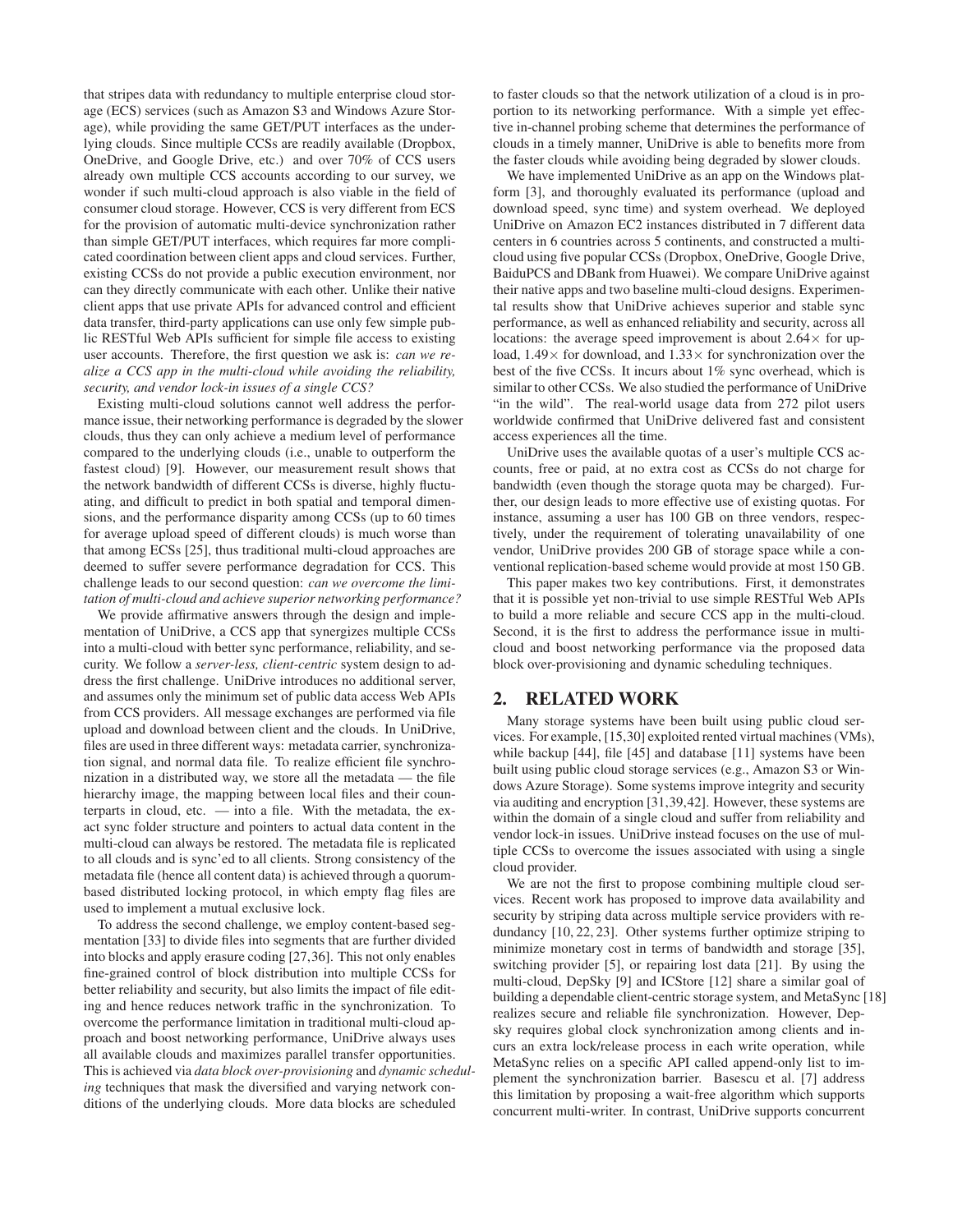

updates to the same file without explicit coordination using immutable data blocks and conflict detection, and provides efficient multi-device file synchronization with basic file access APIs from CCSs. Further, UniDrive improves the networking performance by its data block over-provisioning and dynamic scheduling techniques, which we believe are UniDrive's novel and unique contributions.

Previous work on distributed file systems (DFSs) [38,43,50] provides many inspiring techniques to the UniDrive design. Examples include content-based segmentation [33] to minimize update traffic, and splitting metadata [40] to reduce sync overhead. While many DFSs [6, 24, 34] share a similar server-less client-centric design, UniDrive differs from them in that the storage clouds it incorporates are 'non-cooperative' — they cannot communicate with each other, nor do they provide an execution environment such as a VM. UniDrive also does not assume direct communication between clients. In contrast, DFSs usually assume autonomous participating nodes that can execute programs customized for the service [16, 49].

Besides building a Dropbox-like elastic file synchronization service [29] involving both cloud servers and desktop clients, there are also works based on the native client app of existing CCS to reduce its network traffic via bundling frequent short data updates [26], or to prevent data corruption and inconsistency with customized local file system [51]. Instead of developing proprietary cloud services or enhancing existing native CCS client apps [28], UniDrive utilizes public Web APIs to synergize multiple CCSs, and provides higher reliability, security, and better networking performance in the multi-cloud.

# 3. UNDERSTANDING CCS

As a motivation to this work, we conducted an online user survey regarding the usage of consumer cloud storage services in Dec. 2013. We also performed in-depth measurement study on the performance of five representative CCSs. Unlike previous measurement work on the performance [13, 20], architecture design [46], application protocol [14], and security issues [32] using native CCS apps, we have focused on the network characteristics of their *Web APIs* that are essential for synergizing multiple cloud storage services, as a thirdparty application.

## 3.1 User Perceptions: A Survey Study

A total number of 594 valid questionnaires are collected worldwide (mainly China and U.S.), with 68.35% from students and professors in colleges, and the rest from IT and information workers. The questionnaires consist of multiple-choice questions<sup>1</sup>. We summarize major findings below.

Basic Statistics: First of all, CCS indeed sees great penetration. Around 80% of all participants (474 users) use CCSs, and over 70% of them (347, with reference to all the 474 CCS users, same hereafter) own multiple CCS accounts, mainly propelled by the sharing needs. Second, the main criterion that users choose or switch to a particular CCS is that it is free (63.08% of users), followed by large storage space (42.41%) and fast upload/download speed (33.97%). Third, the top three functions of CCSs are file backup (used by 86.71% of users), file sharing (47.26%) and multi-device synchronization (44.3%).

Major Concerns: The top three concerns are the slow upload/download speed (69.62%), limitation on the file size and quota (41.56%), service unavailability (31.43%), respectively. Somewhat surprisingly, the top three reasons if a user would pay for a cloud storage service are higher security (58.08%), better performance (54.13%), and more storage space (33%). Significant portion (60.55%) of surveyors expressed the concern of vendor lock-in threat when asked what if ultra-large space (e.g., 1 TB) is provided for free.

# 3.2 Performance: A Measurement Study

Measurement Methodology: We selected top five representative CCSs worldwide, three from U.S. (Dropbox, OneDrive, and Google Drive) and two from China (BaiduPCS and DBank from Huawei). They are all among the most popular CCSs and provide open RESTful Web APIs. We implemented a client software that is able to upload/download files to/from all these five CCSs using their own Web APIs. To gain a comprehensive view of their performance over time and across locations, we periodically (every half an hour) measured their performance for over one month from 13 geographically distributed PlanetLab nodes in 10 countries across 5 continents. In each experiment, we upload or download a file with known size to or from the five CCSs back to back to ensure fair network conditions. We repeat the experiments using different file sizes (0/0.5/1/2/4/8 MB). Although there may exist background traffic or bandwidth restrictions on PlanetLab, we believe the results still statistically reflect the performance variations from end users' viewpoint, since the performance varies dramatically from every node to all CCSs. Our evaluation on Amazon EC2 in Section 7.2 confirms our observation.

Networking Performance – Spatial Dimension: Figure 1 shows the average (over one month), min and max time (plotted in log scale) for uploading or downloading an 8 MB file to the five CCSs from geographically distributed PlanetLab nodes. Similar observations can be made for other file sizes, and are omitted for sake of space. From the figure, we observe that, firstly, the upload and download performance of any CCS vary significantly across different locations. For instance, Dropbox takes 2.76 times longer

<sup>1</sup> http://www.sojump.com/jq/3036565.aspx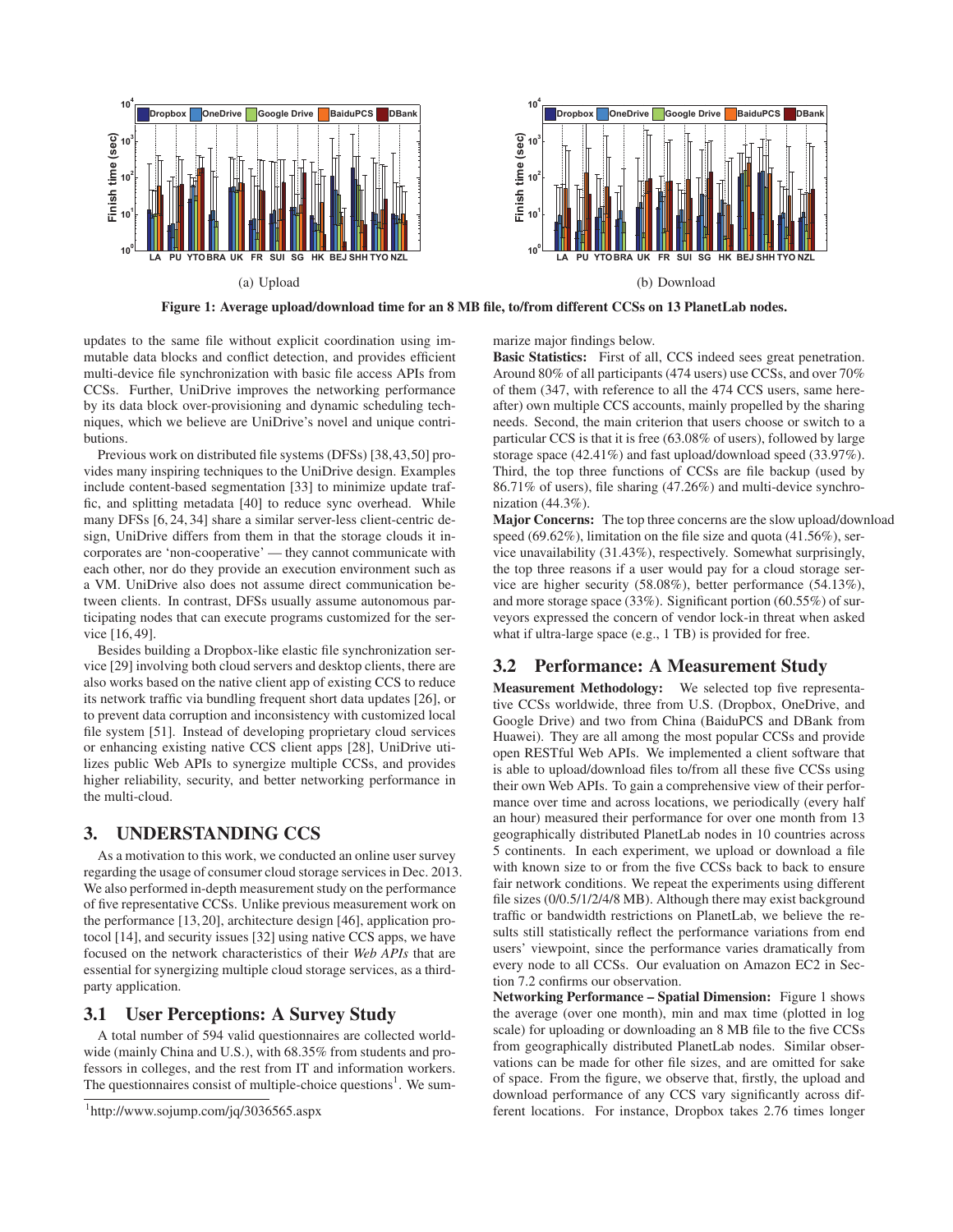

Figure 2: Impact of different file sizes on the throughput, on Princeton node.



Figure 3: Daily upload time for 8 MB file over a month, on Princeton node.

**0.6 0.4 Dropbox OneDrive Google Drive Ratio (download) Ratio (upload)** upload) **0.3 0.4** aisso **0.2** Ratio ( **0.2** g **0.1 0 1 2 3 File**<sup>4</sup> **5 2e**<sup>6</sup> **6 1 8 6 0**

Figure 4: Impact of different file sizes on the failure rate, on Princeton node.

to upload an 8 MB file on Los Angeles node than on Princeton node. Secondly, there is *no* always winner across different locations. Some CCSs outperform others at certain locations but underperform at others. For example, the upload time (8 MB file) of Dropbox is only half that of OneDrive on Princeton node, whereas their roles reverse on Beijing node. Thirdly, the upload and download performance are weakly correlated. The correlation between the two subfigures is about 0.41. That is, clouds with fast upload speed are likely to have fast download speed as well. Finally, higher throughput is achieved as file size increases for both upload and download, as shown in Figure 2. However, the increase tends to diminish when the file size is larger than 4 MB.

Cloud data center locations are of great importance to consumer cloud storage services, involving both policy and performance implications. In our measurement, we observed a total of 554 unique IP addresses from pinging service names of different clouds. We found that Dropbox hosts its Web APIs on two Amazon data centers in USA, while BaiduPCS and DBank utilize geo-distributed servers for their API services. In contrast, OneDrive and Google Drive use globally distributed data centers and Edge POPs [17], respectively, to serve API requests near end users. Besides different API protocol designs, their different data center locations and serve strategies result in the performance disparity of different CCSs at different locations.

Networking Performance – Temporal Dimension: Figure 3 shows the upload time of the three U.S. CCSs (we omit the similar results for the other two China CCSs for clarity) for an 8 MB file on Princeton node in one month. We can easily observe that the fluctuation is indeed high without predictable pattern (e.g., the difference between the max and min upload time of Dropbox within the same day can be up to 17 times). But one interesting finding is that the performance variations of different CCSs are largely *independent* with no obvious pattern along the time. These results indicate that the temporal variation in performance is not resulted from the last mile, but caused by network fluctuations across Internet paths and clouds.

Service Availability: In addition to service outages [48], there exist frequent transient accessibility issues: not every Web API request is always successful. We collected the statistics of success rate of all Web API requests in our experiments. We found that when accessing U.S. CCSs from PlanetLab nodes in U.S. or Canada, the success rate is around 99%, whereas the rate drops to around 90% from nodes in China. Accessing BaiduPCS from all but one nodes typically sees about 95% success rate, whereas that of accessing DBank sees much larger fluctuation. There is no report of severe service outages during the period of our experiments, thus the access failures are likely caused by transient network or server failures.

We studied the transient failure behavior of the three U.S. CCSs. We found that: 1) their failures have *negative* correlation, as shown in Table 1. This means that different CCSs rarely experience out-

Table 1: Correlation between failed Web API requests among three U.S. CCSs. Italic numbers correspond to the download

| case |                 |           |           |              |  |  |  |
|------|-----------------|-----------|-----------|--------------|--|--|--|
|      | Upload/Download | Dropbox   | OneDrive  | Google Drive |  |  |  |
|      | <b>Dropbox</b>  |           | $-0.5064$ | $-0.4601$    |  |  |  |
|      | <b>OneDrive</b> | $-0.1161$ |           | $-0.5326$    |  |  |  |
|      | Google Drive    | $-0.9714$ | $-0.123$  |              |  |  |  |

ages at the same time; statistically, it is expected that while some clouds are experiencing issues, others might be working normally. 2) Larger files are more likely to experience transmission failures, as shown in Figure 4, which plots the percentage of different file sizes among all the failed cases. We can see that when the file size is less than 2 MB, there is no obvious increase in failure rate.

#### 4. UniDrive: DESIGN OVERVIEW

The user survey and measurement results indicate that using a single CCS has potential issues in performance, reliability, security, and vendor lock-in. In this paper, we hope to overcome these intrinsic problems of single CCS through the design of UniDrive that synergizes multiple CCSs (multi-cloud for short) with a suite of techniques to boost networking performance.

Challenges: To realize efficient file synchronization in multicloud, there are two major challenges. Firstly, unlike previous systems that rely on running processes on server [4, 30] or communication between servers [8, 19], existing CCSs do not provide any execution environment, nor direct communication capabilities to other CCSs. Worse even, different from a native CCS app that may use private, possibly stateful, APIs to run complex control logic and efficient file transfer, we can use only the few public RESTful (i.e., stateless) APIs (i.e., file upload, download; directory create, list; and delete) that are solely for data access. Such constraints make it a challenging task to effectively sync files across devices and multiple CCSs and to ensure consistency among them. Secondly, network conditions and accessibilities to different CCSs are fluctuating across locations and along time, and are hard to predict. The presence of slow clouds can severely degrade the networking performance of the multi-cloud systems, making them unable to outperform the underlying fastest cloud [9]. Thus, how to accommodate such diversities and achieve superior performance than any single cloud becomes another challenge.

Solution Idea: Given aforementioned challenges, our basic solution idea is to go after a *server-less, client-centric* design that distributes the coordination tasks to users' devices, and rely on the basic file upload/download operation to convey messages for locking and notification in multi-cloud multi-device synchronization. No additional server beyond those servers that are part of the cloud storage provider system are involved. To boost performance, we may stripe user data into smaller blocks, perform erasure coding to add redundancy, then carefully schedule the distribution of these blocks to the multi-cloud to fulfill reliability and security require-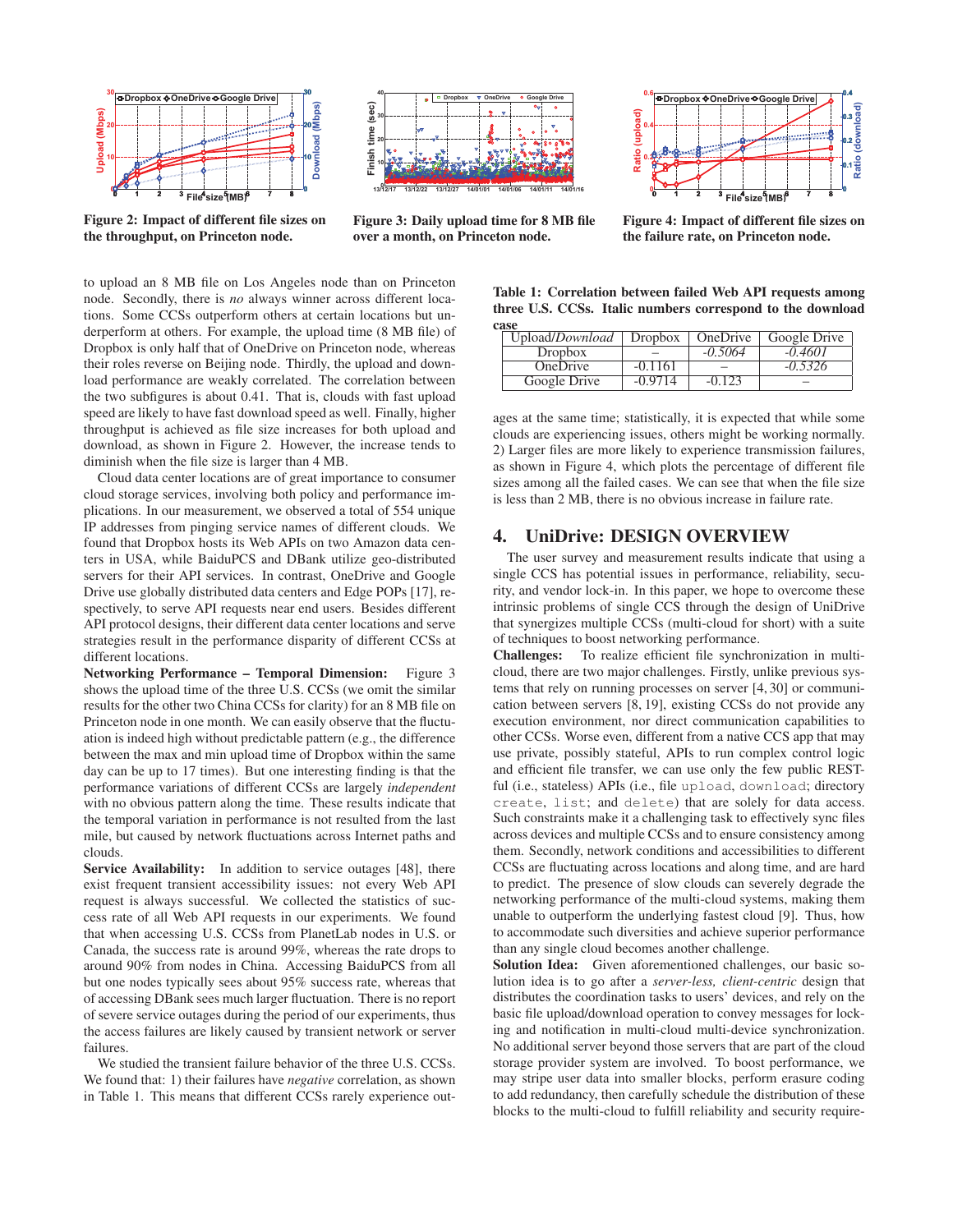

Figure 5: Overall architecture of UniDrive.

ments, e.g. being able to recover user data during outages of a fraction of clouds, and ensuring no single provider can have user data in integrity. Networking performance can be improved through parallel transferring to multi-cloud and exploring faster clouds.

Architectural Overview: Figure 5 depicts the overall architecture of UniDrive. As typical CCS apps do, UniDrive employs a local sync folder and exposes normal folder view to the user so that the user will not be aware of the complexity of managing multiple clouds.

Under such *server-lesss, client-centric* architecture, center to UniDrive is the metadata design. Different from existing multi-cloud systems (such as DepSky [9] and MetaSync [18]) that maintain an individual metadata file for each file/directory entry, we instead adopt a single metadata file – SyncFolderImage that captures all the metadata: the image of file hierarchy, the mapping between local files and their counterparts in multi-cloud, etc. With SyncFolderImage, clients can recover the exact sync folder. This design eliminates the maintenance of massive tiny metadata files and thus drastically reduces the metadata overhead in the multi-cloud multi-device synchronization.2 Metadata is DES encrypted and replicated to all clouds and is sync'ed to all clients. Comparing local and sync'ed versions of SyncFolderImage, the clients can autonomously take proper actions to reach a sync'ed state. Function-wise, UniDrive consists of the following three high-level modules:

*Interfaces*: UniDrive assumes the minimum set of RESTful data access Web APIs to ensure the ability of integrating any potential CCSs. The cloud interface abstracts these basic functionalities, so as to hide the disparities in the APIs of different clouds and ensures the extensibility of UniDrive. When a new cloud is to be added, the developer only needs to implement this interface. The local file system interface monitors file system changes arisen from local editing and also commits file updates (write, delete, etc.) from the cloud.

*Control plane*: Control plane modules are responsible for the replication of SyncFolderImage to all the clouds and clients. Strong consistency (via MetadataSync) of metadata in the multi-cloud is achieved by implementing a quorum-based distributed mutual-exclusive lock mechanism. We use an empty file to serve as the lock signal. To reduce the overhead in MetadataSync, we design a Delta-sync mechanism where a log-structured file is adopted to accumulate incremental changes to the SyncFolderImage.

*Data plane*: Data plane modules handle all the tasks of data transfer, including file segmentation and assembling, encryption



Figure 6: Illustration of SyncFolderImage content structure. The hierarchy in the shaded box reflects the actual file hierarchy of the local sync folder in user's view.

and decryption of metadata, scheduling and actual transfer of data blocks. Reliability and security are enhanced through scheduling different numbers of data blocks to physically separated multiple clouds. Eventual consistency across devices and the multi-cloud is guaranteed through file synchronization, i.e., user files in different devices and data stored in the multi-cloud will eventually reach a consistent state. Sync speed is improved by 1) maximizing parallel transfer opportunities, which is achieved via erasure coding and the two-phase (availability-first and reliability-second) transferring strategy, and 2) exploiting more the faster clouds by overprovisioning and dynamic scheduling (i.e., transferring more parity blocks to faster clouds than its fair share) via an in-channel probing scheme.

#### 5. CONTROL PLANE DESIGN

In this section, we present the data model and the synchronization protocol to achieve metadata synchronization with limited Web APIs.

## 5.1 Data Model

In UniDrive, there are two types of data, namely *content data* and *metadata*. The content data are the actual file content. It may be divided into multiple segments, each segment is further chunked into fixed-sized *data blocks* (or blocks for short). In UniDrive, a block is the basic unit for file transfer and also the data storage in the cloud. The block is immutable once created.

The metadata captures the status of the sync folder and all the updates occurred to it. It consists of three parts: a *SyncFolderImage*, a *segment pool* and a *ChangedFileList*. SyncFolderImage (or image for short) maintains the file system hierarchy of the local sync folder and all its files. For each file in the sync folder, an entry exists in the image, containing the *snapshots* of the corresponding file. Each snapshot summarizes all the metadata of a file, including its full path, timestamp, file size, segment count and a list of segment IDs referring to concrete segments in the segment pool, as shown in Figure 6.

In UniDrive, a segment is identified by the hash of its content and represented as a list of blocks <Block-ID, Cloud-ID>, where Block-ID is its sequence number in the scope of the segment (the actual filename of a block is thus the segment ID concatenated with its sequence number), Cloud-ID denotes on which cloud the block is stored. It mandates to upload data blocks before updating the metadata, and is set asynchronously via callback. ChangedFileList records all the changes performed in the local sync folder, such as adding, editing, or deleting files or folders, etc., since the last synchronization. These records enable UniDrive to aggregate and commit series of changes to the image at once. ChangedFileList will be cleared after each successful synchronization.

<sup>&</sup>lt;sup>2</sup>Transferring a large number of tiny files consumes much more network traffic and time than that of a single file with the same amount of data, e.g., about 1.89 MB traffic to upload 1024 files each of 100 bytes to Dropbox, while that for a single 100 KB file is only 102 KB.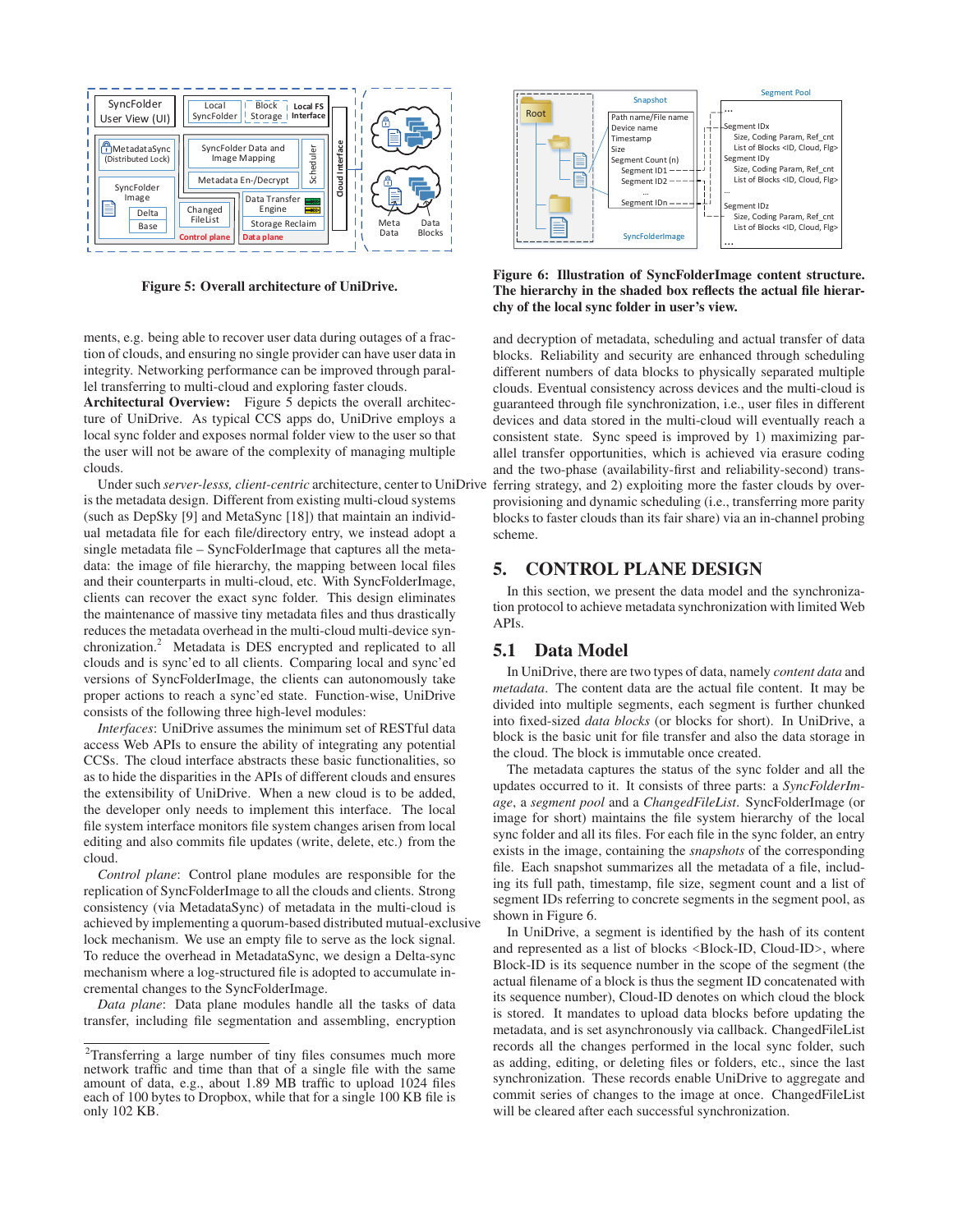#### 5.2 Metadata Synchronization

The separation of content data from metadata enables asynchronous update of them. In UniDrive, data blocks are uploaded freely (e.g., upon created) and multiple devices can upload their data blocks concurrently. The file consistency is ensured through the consistency of metadata. Such a design allows maximum efficiency as transferring of data blocks usually takes most of the sync time.

There exist two types of metadata updates, namely *local update* and *cloud update*. A local update is generated locally, due to file edits in local sync folder, and to be propagated to the cloud and then to other devices. It is signaled by a non-empty ChangedFileList. The cloud update is the pending update (from other devices) a device needs to sync up with. It occurs when a device committed its local update to the multi-cloud, and is signaled by a newer version of metadata in the clouds. It is periodically checked at a time interval  $\tau$ . To reduce the overhead of checking cloud update, we use a small *version file* that contains only a device name and timestamp. There is no need of global clock synchronization. As long as the version file is different from the local one, a client can conclude a pending cloud update.

| Algorithm 1 Metadata synchronization.                                     |
|---------------------------------------------------------------------------|
| Input:                                                                    |
| Multi-cloud: $C = \{c_1, c_2, \ldots, c_n\}$                              |
| Original metadata: $vo$                                                   |
| ChangedFileList: $\epsilon$                                               |
| Output:                                                                   |
| Strong consistency of metadata across devices and multi-cloud             |
| function SYNCMETADATA<br>1:                                               |
| <b>if</b> check_local_update( $\epsilon$ ) <b>then</b><br>2:              |
| 3:<br>local metadata $v_l \leftarrow apply\_local\_update(v_u, \epsilon)$ |
| $acquire\_lock(C)$<br>4:                                                  |
| 5:<br><b>if</b> check_cloud_update(C) <b>then</b>                         |
| 6:<br>cloud metadata $v_c \leftarrow download\_metadata(C)$               |
| 7:<br>updated metadata $v_u \leftarrow merge(v_o, v_l, v_c)$              |
| 8:<br>upload_metadata $(v_u, C)$                                          |
| 9:<br>$v_o \leftarrow v_u$                                                |
| 10:<br>else                                                               |
| upload_metadata $(v_l, C)$<br>11:                                         |
| 12:<br>$v_o \leftarrow v_l$                                               |
| 13:<br>end if                                                             |
| release lock()<br>14:                                                     |
| <b>else if</b> check_cloud_update(C) <b>then</b><br>15:                   |
| 16:<br>cloud metadata $v_c \leftarrow download\_metadata(C)$              |
| $apply\_cloud\_update(v_o, v_c)$<br>17:                                   |
| 18:<br>$v_o \leftarrow v_c$                                               |
| 19:<br>end if                                                             |
| 20: end function                                                          |
|                                                                           |

Algorithm 1 outlines the logic of metadata sync of UniDrive. To commit a local update, a client must first acquire the lock (line 4), make the metadata up-to-date by downloading and merging with cloud update if it exists (line 6-7), and then commit the latest metadata (line 8, 11). Normally, it can sync up cloud updates lazily e.g., periodically, and merge to local metadata (line 17). Two cases need special handling, namely concurrent local updates from multiple devices and conflicting local and cloud updates. We elaborate our design as below.

Handling Concurrent Local Updates: To ensure the consistency of metadata, all attempts from different devices to commit local updates to the multi-cloud have to be serialized. This is achieved by using a mutual-exclusive lock mechanism. We have designed a *quorum-based distributed locking protocol* on top of multiple CCSs, which only involves a special *lock file* with *empty* content.

Concretely, the protocol works as follows: firstly, the attempting device d generates a lock file with name  $lock\_d_t$  (t denotes the local timestamp on d when locking) to identify itself, and uploads the lock file to a specific *lock directory* across all the clouds.<sup>3</sup> Secondly, d calls list on each cloud to list all files stored in the lock directory, and is considered to acquire the lock of a cloud if there exists only its own lock file on that cloud. To handle the potential contention (due to different network latency), quorum number of locks needs to be acquired, i.e., succeed in locking down majority of clouds. Only in this case, it can proceed to upload the metadata (after ensuring metadata is up-to-date). Attempts failed to acquire enough locks are treated as failures, then  $d$  needs to withdraw its own request by deleting its lock files from all the clouds, and executes a random backoff – waiting for a random time before trying to acquire the metadata lock again. A device releases the lock after finishing updates by deleting all its lock files from all the clouds.

The locking protocol does not requires a cloud to guarantee sequential concsistency for file operations, but only assumes the commonly provided read-after-write consistency, i.e., after uploading a file to the cloud, the file can be listed and read. When a client list and sees file A, then all subsequent lists from any clients will also contain file A. Hence, once a client acquires the lock of a cloud, all other clients will see its lock file and deem that cloud is blocked. Furthermore, a *lock-breaking* mechanism, with no requirement on global clock synchronization among clients, is devised to tolerate potential faulty clients. After acquiring the lock, the client is required to periodically refresh its lock files to prevent them from being obsolete, i.e., seen by other clients over a time threshold  $\triangle T$  such as 120 seconds. Failed to do so will prevent the client from continuing the metadata update process, its lock will be revoked since other clients will check (by recording the first time it sees each lock file) and delete those obsolete lock files after calling the list. This will ensure that other devices will be able to make process when a device crashes while holding the lock, and that the crashed device will no longer hold the lock when it recovered after a long delay (i.e.,  $\triangle T$ ).

Conflicting Local and Cloud Updates: When both the local update and the cloud update exist, conflicts may happen. Inspired by the resolution policies in SVN and GIT, we propose a practical conflict detection and resolution mechanism. Specifically, we first record the original metadata v*o*, and handle ChangedFileList to obtain the latest metadata v*l*. We then download the cloud metadata  $v_c$  and try to merge  $v_l$  and  $v_c$ . We proceed to detect potential conflicts. To this end, we de-serialize  $v_c$  and perform a treecomparison against  $v<sub>o</sub>$ , and obtain their difference  $\Delta C$ . We further obtain the difference  $\Delta L$  between  $v_l$  and  $v_o$  in a similar way. We compare  $\Delta C$  and  $\Delta L$ . For entries without coincidental updates, we directly merge  $v_l$  and  $v_c$  to obtain up-to-date metadata  $v_u$  by applying  $\Delta C$  to  $v_l$  or equivalently  $\Delta L$  to  $v_c$ . For entries do have both local and cloud updates, we retain both updates in the merged metadata v*u*, and prompt the user of the conflict. The user can resolve the conflict later. Note that file content data corresponding to conflict entries are also retained to facilitate future conflict resolution.

Delta-sync for Efficiency: The gross metadata file grows linearly with the number of files, and can become large when there are many files in the sync folder. To avoid repeated transferring of unchanged part of the whole metadata, we adopt the metadata design principle of HDFS [40] and divide the metadata into a *base* file and a *delta* file. The base file is the snapshot of the metadata at a specific time, and the delta file records all the updates since then with a log

<sup>&</sup>lt;sup>3</sup>Using the special lock directory instead of an existing one that may contain many data files is to ensure small traffic when listing. The lock directory contains at most the same number of files as that of devices.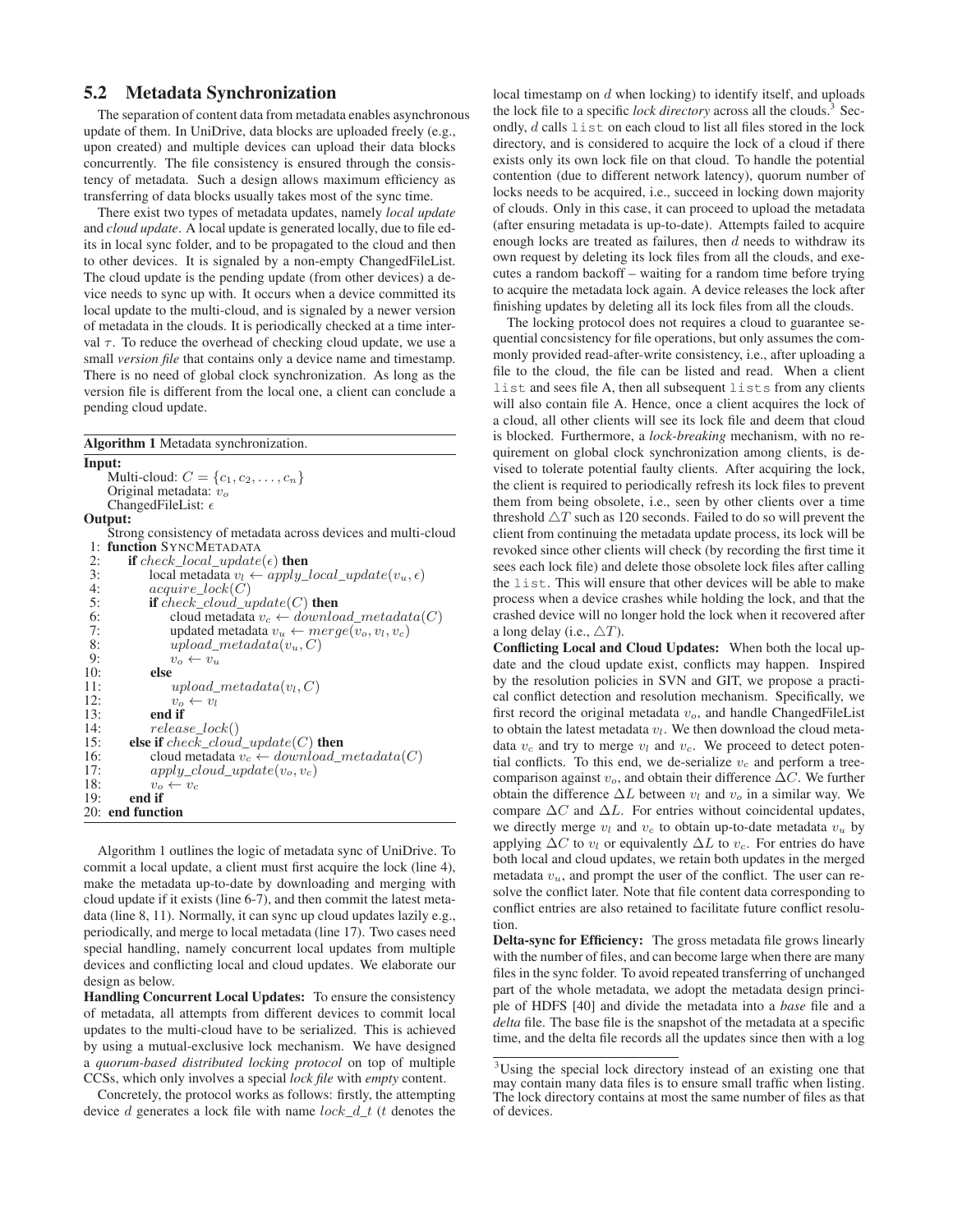structure [37]: updates are always appended to the delta file. Normally, only delta is transferred to the cloud. The size of delta file grows with time. When its size reaches a threshold  $\lambda$  (e.g., 0.25) of the total base file size or 10 KB), it is merged with the base (by client who acquires the lock) to restore the up-to-date metadata and form a new base. The new base file will be transferred to cloud and sync'ed to other devices later on. Meanwhile, the delta file is cleared.

#### 6. DATA PLANE DESIGN

Data plane handles data block generation, scheduling, and transferring. It seeks to improve sync performance by minimizing the traffic, maximizing parallel transferring opportunities, and exploring faster clouds.

#### 6.1 Segment and Block Generation

Content-based File Segmentation: In UniDrive, to minimize data traffic, we adopt the *content-based segmentation* method [33] to divide a file into segment(s), which are indexed by the SHA-1 hash of all their content. This ensures that segments with same content, even from different files, will have the same file name. Thus, effective content deduplication, and hence the suppression of redundant transmissions, are enabled. Deduplication is achieved via *reference counting* [41]. Recall that we keep both versions of conflicting files who partially share the same content, thus deduplication is especially helpful in reducing the storage and network traffic. Content-based segmentation will result in segments of varying sizes. Considering the impact of file size on transfer efficiency, we constrain the size of final segments to a range, say  $(0.5\theta, 1.5\theta)$ , where  $\theta$  is a tunable parameter. This is achieved by merging small neighboring segments or splitting large segments.

Data Block Generation: Packet-based coding schemes are typically used in file transfer over the Internet. It simplifies the scheduling task especially when there are multiple paths/connections between the two transferring entities. In UniDrive, we follow these practices and generate (parity) data blocks via erasure coding [27, 36]. Note that data deduplication is performed at the segment level, and data blocks are immutable for consistency and efficient concurrent access. When a new segment is formed, new data blocks are generated; and similarly, when a segment is deleted, all its data blocks are deleted.

Security is reinforced by applying non-systematic [2] Reed-Solomon codes to generate parity data blocks, which removes their semantics and thus prevents the providers from inferring the original contents. Assume a user enrolls  $N$  clouds, and imposes the security requirement of preventing unauthorized access to original files if less than K*<sup>s</sup>* clouds are breached by either malicious insiders or outside attackers (i.e., no  $K_s - 1$  providers can recover the data), and the reliability requirement of tolerating up to  $N - K_r$  clouds being not accessible (i.e., at least K*<sup>r</sup>* clouds are accessible). Obviously, we need to have  $1 \leq K_s \leq K_r \leq N$ . Assume a file segment is divided into  $k$  data blocks. From reliability requirement, we need to put at least  $\lceil \frac{k}{K_r} \rceil$  blocks (termed fair share afterwards) to each cloud, whereas security requirement dictates that we can put at most  $\lceil \frac{k}{K_s-1} \rceil - 1$  blocks (or k blocks if  $K_s = 1$ ). Therefore, we should generate a minimum of  $\lceil \frac{k}{K_r} \rceil N$  and a maximum of  $(\lceil \frac{k}{K_s-1} \rceil - 1)N$  data blocks. For simplicity, we adopt nonsystematic RS codes with pre-fixed parameters, i.e.,  $(\left\lceil \frac{k}{K_s} \right\rceil N, k)$ , and generate in advance  $\left[\frac{k}{K_r}\right]N$  normal parity blocks. Additional parity blocks are called over-provisioned parity blocks. They can be generated either in advance (consuming more memory or temp storage) or on demand (incurring additional coding latency).



Figure 7: Scheduling for normal parity blocks, and exploration of faster clouds with over-provisioned parity blocks ( $N = 4$ ,  $k = 4, K_r = 2, K_s = 2$ .

#### 6.2 Data Block Scheduling

The scheduler determines how to distribute data blocks to the multi-cloud while fulfilling the reliability and security requirements. In UniDrive, files are uploaded to (or downloaded from) multiple clouds in parallel. A file is said to become *available* when each of its segment has  $k$  data blocks uploaded to the multi-cloud altogether; and it is said to become *reliable* when each cloud received at least its fair share. We design different strategies for files to become available or reliable.

**Basic Upload Scheduling:** The  $\lceil \frac{k}{K_r} \rceil N$  normal parity data blocks are scheduled in a *deterministic* way to achieve the reliability goal. As multi-cloud has fluctuating network conditions as well as uncorrelated access failures, we simply schedule them *evenly* to all the available clouds. This ensures other devices to have more sources to download from in parallel. However, as clouds may have diversified and varying networking performance, this even assignment strategy is likely to end up with uneven completion time and render idle those faster clouds, while waiting for slower clouds to complete.

Over-Provisioning: To mask the performance disparity of the underlying clouds and better leverage faster clouds, we temporarily *over-provision* parity blocks, by continuing to send extra parity blocks to faster clouds even if they have received their fair share. Clearly, these over-provisioned parity blocks maximally leverage the parallel uploading opportunities and make the network utilization of a cloud in proportion to its performance. This not only ensures quicker availability of files, but also helps to accelerate the downloading as they are likely to be faster clouds in the download time and they have more blocks to supply. Figure 7 depicts the process where the normal and over-provisioned parity blocks are in green and yellow colors, respectively. In the figure, the slower Cloud 1 and 4 received only the fair share of 2 blocks while the faster Cloud 2 and 3 received additional over-provisioned parity blocks besides their fair share.

Over-provisioned parity blocks are *not* scheduled in advance. Rather, they are assigned on the fly to those clouds finished transferring their fair share. The over-provisioning process will stop when the slowest cloud finishes uploading its fair share or when the maximally allowed blocks (due to security requirement) are transferred. Since a faster cloud becomes "unavailable" for upload when its storage quota is used up, over-provisioned parity blocks will be cleaned to reclaim storage space when the corresponding file is sync'ed to all devices.

Dynamic Scheduling for Batch Uploading: When performing batch uploading, data blocks are scheduled following a two-phase – *availability-first, reliability-second* – principle. That is, when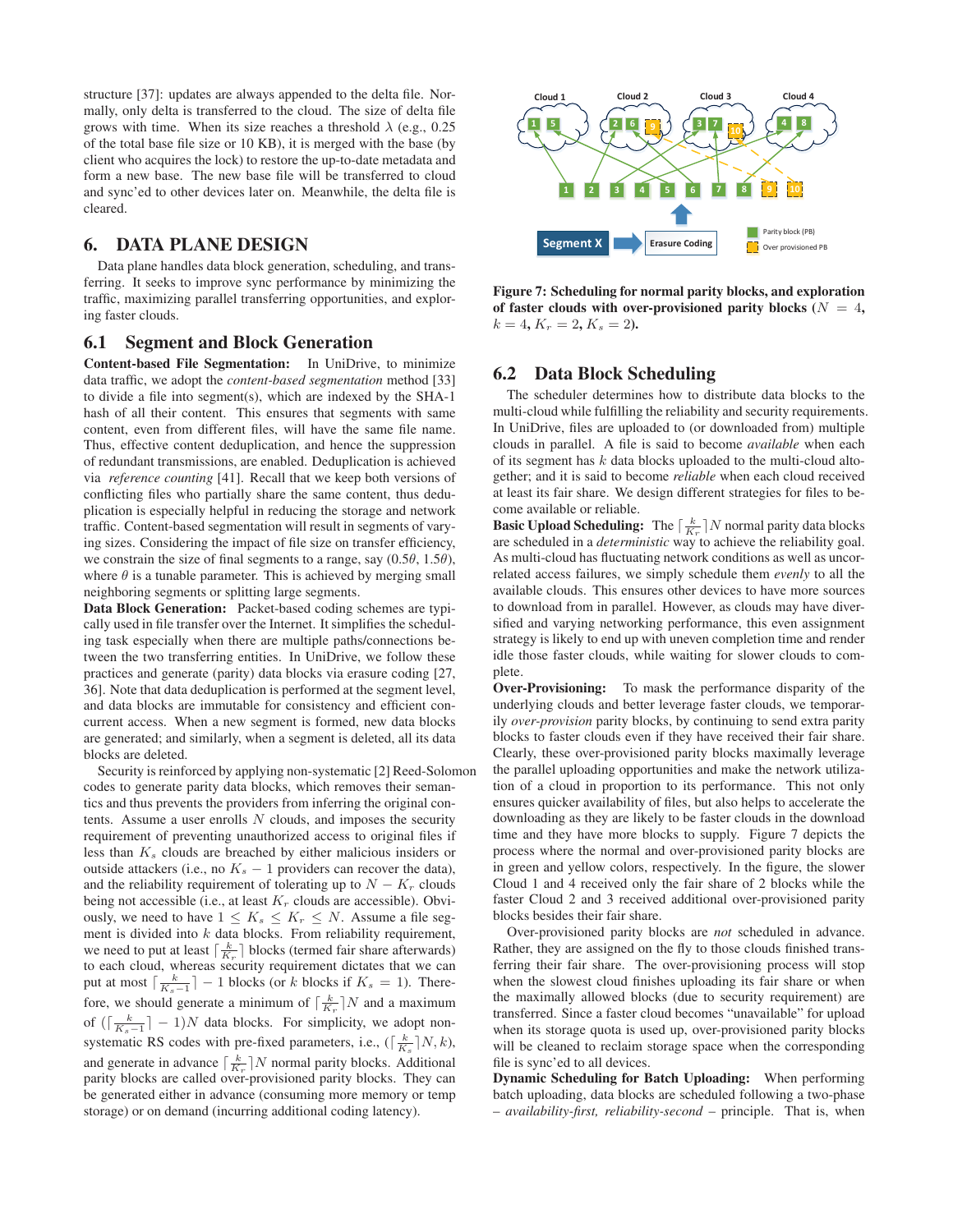a file becomes available (to the multi-cloud), all networking resources are immediately assigned to the next file. Only when all files become available, we then start to transfer blocks to fulfill the reliability requirement to those clouds that have not received their fair shares. Note that over-provisioned parity blocks may be used, as described above. Whenever a block is successfully uploaded or downloaded, it notifies the scheduler via callbacks (to update the Cloud-ID field in the metadata). The scheduler hence tracks the progress of each file transfer. Evidently, this principle ensures all files become available in the shortest time. It weighs more the availability of all files over the reliability of a portion of files. The rationale lies in the fact that people often want to get files uploaded or sync'ed as soon as possible.

**Dynamic Scheduling for Download:** Only  $k$  data blocks are needed to recover an original file segment, no matter they are normal or over-provisioned parity blocks, from whichever clouds. Thus, the download scheduling is simple: eligible clouds (i.e., those have data to supply, as indicated by the Cloud-ID field) are kept sorted according to their connection speed; and then request of the next block is always assigned to the idle connection of the fastest clouds. This not only considers the transient performance of each cloud, but also benefits from over-provisioning as faster clouds are likely to contribute more blocks for downloading besides their fair share. When  $k$  blocks are downloaded, all networking resources are assigned to the next file.

In-Channel Bandwidth Probing: Essentially, we intend to put the next uploading or downloading request to the fastest available cloud. Instead of betting on predicting which clouds are faster or via explicit probing that would incur overheads and latency, we employ a simple yet effective in-channel bandwidth probing scheme that uses the last transmission as probes. Concretely, we monitor the throughput of all the currently transferred data blocks to each cloud, compute the average *per-connection* throughput of all clouds and sort them accordingly. We use average per-connection throughput instead of average throughput due to multiple concurrent HTTP(s) connections to the same cloud and the scheduling is done on a per-block basis.

Adding or Removing CCSs: A user may add or remove CCSs. This can be effectively handled in UniDrive as the client has a full copy of all the files. It only needs to rebalance the content distribution to fulfil the reliability and security requirement (no more than allowed blocks will ever be stored). In particular, to remove a CCS, we only need to redistribute its fair share (i.e., normal parity data blocks identifiable from the metadata) to other available CCSs. To add a CCS, its fair share is first calculated and then uploaded. Other CCSs' fair share are updated simply by deleting some data blocks.

# 7. EXPERIMENTS AND REAL-WORLD TRIALS

Implementation: We have implemented UniDrive as an app on Windows platform with over 40,000 lines of C# codes (over 7,000 lines for the core logic). Its most recent release is available at https://code.google.com/p/unidrive-hust/. The system is decoupled into three layers: the cloud interface layer, the core layer and the local interface layer. At the back-end, the cloud interface layer hides the complexity of managing the underlying diverse CCSs by abstracting each CCS as a *storage cloud object* with five basic file access interfaces (i.e., upload, download, create, list and delete). The core layer implements all the control plane and data plane logic and carries out file synchronization. It realizes the sync logic using priority queuing (a high priority and a low priority queue for each cloud) and uses multi-threaded file transfer to each cloud to make good use of the available bandwidth. The local interface layer not only monitors changes in sync folders via local file system interface, but also provides a unified GUI for multi-cloud configuration and management.

Evaluation Overview: In UniDrive, data security requirement is guaranteed by storing no more than allowed data blocks on each cloud and is always met. Therefore, we focus our experimental evaluation on the networking performance, overhead and reliability. The same set of five commercial CCSs as in our measurement study (Section 3.2) are employed. Their native apps are deployed on 7 geographically distributed Amazon EC2 instances covering 6 countries (U.S., Brazil, Ireland, Singapore, Japan and Australia) across 5 continents. Each instance is running Windows Server 2012 with a single "virtual CPU" and 1.7 GB memory, which is sufficient for hosting these client applications. AWS is used instead of PlanetLab because most official native CCS apps do not support Linux platform. Since standard benchmark tool like SPEC SFS 2014 [1] for measuring file server throughput and response time are not quite suitable for CCS, we draw lessons from previous CCS measurement works [13,14] and devise our own evaluation methodology to comprehensively compare different performance metrics of these CCS apps. Note that, without access to native APIs of those CCSs, we infer their performance by capturing their network traffic (using Wireshark) and analyzing the traces. We also measure UniDrive's real-world performance from traces of 272 pilot users worldwide.

# 7.1 Experimental Setup

Approaches in Comparison: In addition to official native apps of commercial CCSs, we also compare UniDrive against an *intuitive multi-cloud* solution where a file is chunked into blocks and uniformly distributed to the local sync folders of CCSs' native apps (i.e., using their own proprietary sync logic), and a *multi-cloud benchmark* which resembles traditional multi-cloud solutions like RACS and DepSky, i.e., without over-provisioning and dynamic scheduling but still uniformly distributes parity data blocks to the multi-cloud with reliability and security features. This is to verify the effectiveness of the performance enhancing techniques in UniDrive.

System Metrics: The major performance metrics we are interested in are the upload/download time and also end-to-end sync time. We focus on the *available time*, i.e., the time it takes for a file to become available to the user. Another metric to examine is the *system overhead* of UniDrive, which is defined as the ratio of additional network traffic to the actual sync'ed data size.

Parameter Configurations: Given that we have 5 clouds, we set  $K_r = 3$  and  $K_s = 2$  for moderate reliability and security requirement. We note that the performance of UniDrive will be better if smaller  $K_r$  and  $K_s$  are specified. We set segment size  $\theta$  to 4  $MB$  and  $k$  to 3 so that the final block size is around 1-2 MB, which strikes a good balance between throughput and failure rate (see Section 3.2). Different CCSs' native apps allow different numbers of concurrent connections, e.g., Dropbox allows 8 connections while OneDrive allows only 2. We use up to 5 connections to each cloud for fair comparisons.

# 7.2 Evaluation Results

Micro-benchmark: We begin by measuring the upload and download time of files with different sizes. Considering the spatial and temporal variations in network condition, we follow the similar methodology as in Section 3.2. We focus on comparing networking performance, and only account for successful upload/download operations. While single CCS experiences availability issues during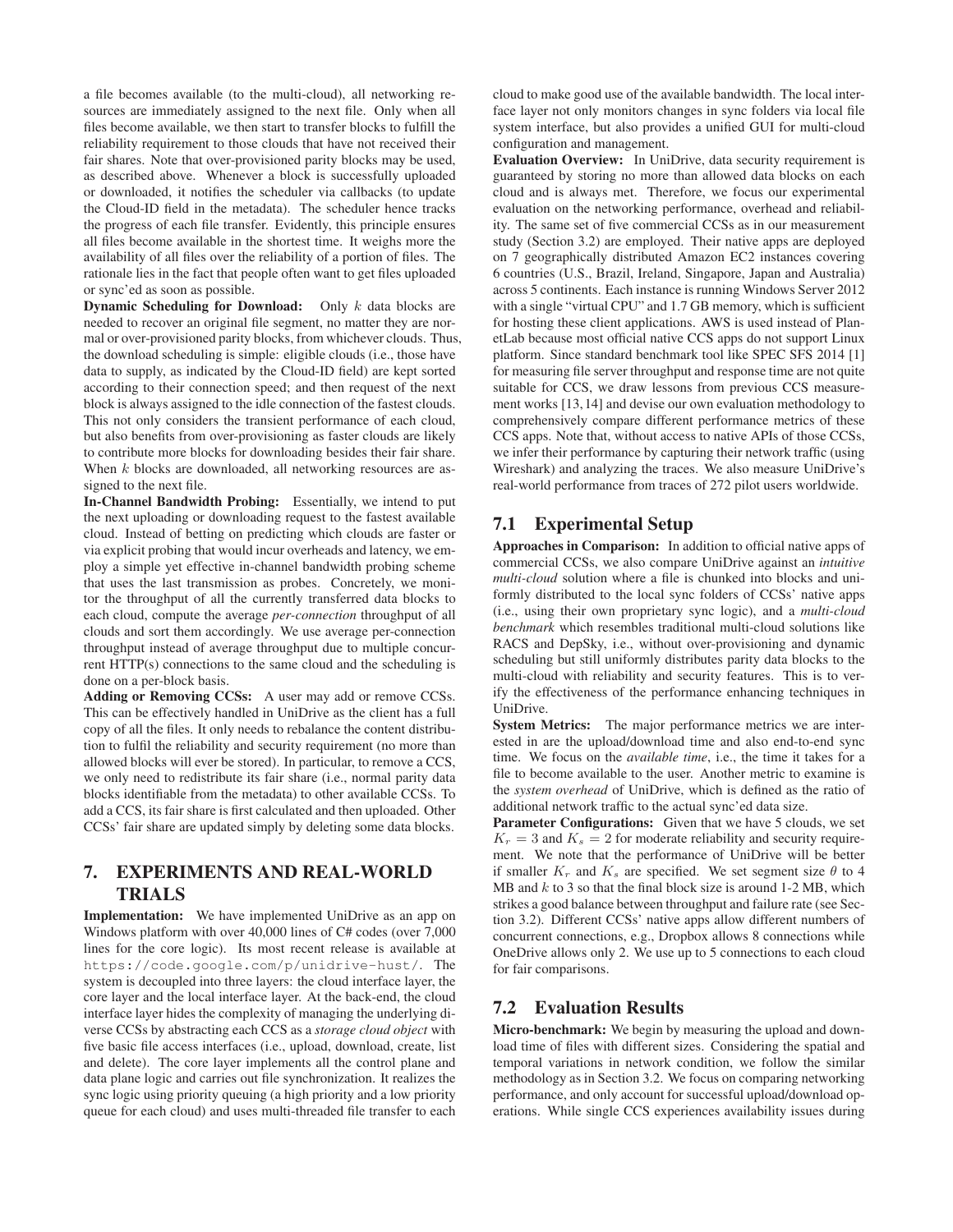



Figure 9: Average time to transfer different sized files, on Virginia node.



Figure 10: Hourly variation in a day, transferring 32 MB file (Virginia).

our experiments<sup>4</sup>, UniDrive always completes the operation due to its multi-cloud design.

Figure 8 shows the average time (with min/max value, plotted in log scale) each CCS app and UniDrive take to upload or download a 32 MB file (with randomly generated contents to avoid deduplication and transfer suppression of segments) on geographically distributed EC2 nodes. We see that UniDrive achieves the best performance. Compared to the respective fastest CCS at each location, UniDrive improves the upload and download time by  $2.64 \times$ and 1.49×, respectively. The improvement over the multi-cloud benchmark is about 1.5×, which indicates the effectiveness of overprovisioning and dynamic scheduling. In addition, UniDrive is the most stable one: the gap between min and max time is much smaller for all locations. We notice that some CCSs' performance is very poor, e.g., the two CCSs from China are not even accessible from certain locations. In the rest, we only compare against the three U.S. CCSs.

Results for different file sizes are plotted in Figure 9 for the EC2 node in Virginia. We see that UniDrive and even the multi-cloud benchmark outperform all native CCS apps for almost all file sizes. Same phenomenon is observed on other EC2 nodes. Figure 10 further compares the performance variation of UniDrive and OneDrive (the fastest CCS there) for repeatedly uploading/downloading a 32 MB file during a one day period on the Virginia node. We can clearly see that UniDrive achieves a higher and more stable networking performance over time, whereas OneDrive varies significantly. We notice that while UniDrive still remains the best for the download, the performance improvement is not as good as the upload. We found the reason being that the downlink bandwidth is capped to 40 Mbps on our rented VMs.

End-to-End Time for Batch Sync: We continue to measure the sync performance for batch file sync. We conduct many experiments on different file sizes and file quantities, and report the representative results on syncing a large number of small files (100  $\times$ 1 MB). Again, we have created random content to avoid segment deduplication.

<sup>&</sup>lt;sup>4</sup>OneDrive is found to be inaccessible on Virginia node for a whole day on December 20, 2013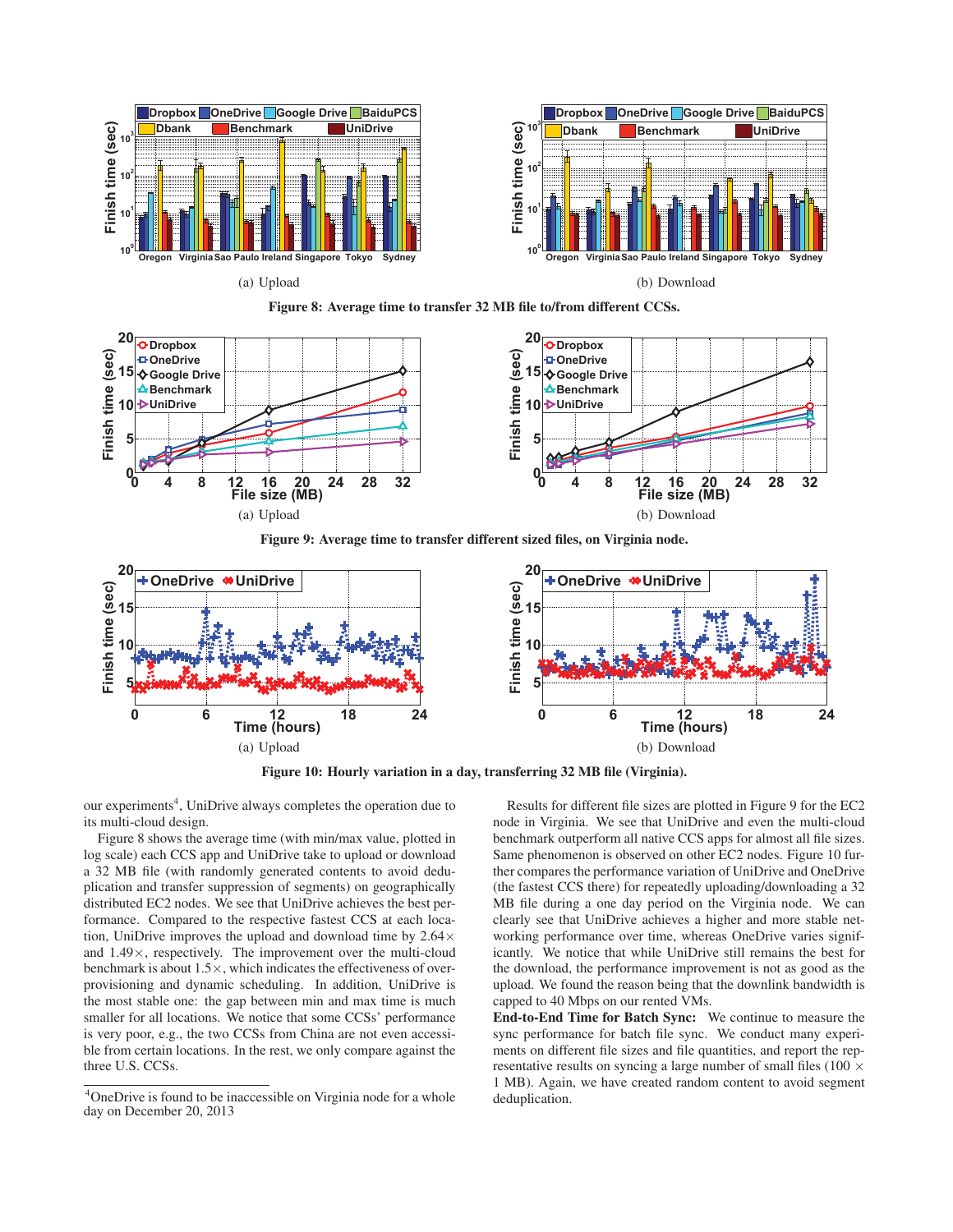

Figure 11: End-to-end sync time for batch file sync across EC2 nodes.



Figure 11 shows the average and min/max end-to-end (from each uploading node to all the rest 6 downloading nodes) sync time for a batch of  $100 \times 1$  MB files. From the figure, we observe: firstly, huge performance disparities can be found between different CCSs and among different clients of the same CCS, due to their different application protocol designs and network conditions. Secondly, UniDrive always achieves *best and consistent* performance across all nodes. More concretely, the average (across all locations) sync time speedups of UniDrive, compared with the top 3 fastest CCSs at each location are  $1.33 \times$ ,  $1.61 \times$  and  $1.75 \times$ , respectively. Thirdly, the multi-cloud benchmark achieves a medium level of performance thanks to the aggregation of multiple clouds via erasure coding and parallel file transfer; whereas the intuitive multicloud solution usually experiences the longest average sync time as its performance is dominated by the slowest CCS. Finally, there is a huge performance gap  $(1.4 \times$  on average) between UniDrive and the multi-cloud benchmark, as compared to Figure 8 and Figure 9. This confirms the effectiveness of data block over-provisioning and dynamic scheduling techniques.

Stability and File Available Rate: Recall that dynamic scheduling follows the availability-first and reliability-second principle, we take a closer look at its effect by inspecting the number of sync'ed files over time. Figure 12 plots the cumulative number of sync'ed files along the time when syncing from Oregon node to the Virginia node. We can see that UniDrive readies the files at a fast and steady speed. The curves of different solutions have varying slopes and may cross each other, indicating their varying performance during the batch sync. The almost constant slope of UniDrive curve indicates a stable performance. We further examine the variation of average sync time across different locations for all solutions. Table 2 shows the variance of average sync time in seconds over 7 EC2 nodes. We see that UniDrive is remarkably more stable (by several folds) than any single CCS.

System Overhead: The system overhead is resulted from using Web APIs (*i.e.*, HTTP(*s*) connections), and the sync traffic of metadata. We compare the overhead of all solutions, using the captured



Figure 12: Cumulative plot of # of sync'ed files over time (Virginia).



Figure 14: Availability and download performance under different numbers (n) of unavailable clouds.

| Table 2: Variance of average sync time across locations |                        |       |                                           |         |  |  |  |  |  |
|---------------------------------------------------------|------------------------|-------|-------------------------------------------|---------|--|--|--|--|--|
|                                                         |                        |       | Dropbox   OneDrive   GoogleDr.   UniDrive |         |  |  |  |  |  |
|                                                         | Variance $\vert$ 134.2 | 140.9 | $-558.0$                                  | $-33.1$ |  |  |  |  |  |

traces in the batch sync experiments described above. The results are shown in Table 3. We see that UniDrive has a similar network overhead (around 1%) as that of most native apps. The intuitive solution incurs the highest network overhead as it involves all the 5 CCSs for each file sync. UniDrive also involves 5 CCSs but the overhead is suppressed with Delta-sync and the use of small version file for the cloud update check. We further conduct experiments to examine the effectiveness of Delta-sync in detail. We use UniDrive to sync a total number of  $1024 \times 100$  KB files, one after another at every minute, and measure original metadata size at the sending Oregon node and the actual metadata traffic (after Delta-sync) at the receiving Virginia node. Figure 13 shows the results. We can see that the metadata size grows linearly with the number of updated files. With Delta-sync, the metadata traffic is drastically reduced, by a factor of 13.1 from 74.7 KB to 5.7 KB, including some sparse peaks corresponding to the transfer of new base files when the delta is merged.

Table 3: Overall sync overhead

| Tuble of Greating the Greating |                |           |                  |                 |  |  |  |  |
|--------------------------------|----------------|-----------|------------------|-----------------|--|--|--|--|
|                                | <b>Dropbox</b> | OneDrive  | GoogleDr.        | <b>BaiduPCS</b> |  |  |  |  |
| Overhead $(\% )$               | 7.07           | 2.04      | .89              | 0. 70           |  |  |  |  |
|                                | <b>DBank</b>   | Intuitive | <b>Benchmark</b> | <b>UniDrive</b> |  |  |  |  |
| Overhead $\%$                  | 0.96           | 14.93     |                  | 04              |  |  |  |  |

Reliability: Complete CCS outage, though is rare, does happen from time to time. To test the reliability of UniDrive and to study the impact on the networking performance, we emulate service outage by randomly disabling  $n (n \in [0, 4])$  of all the five CCSs. We pre-upload a 32 MB file to multi-cloud with the reliability requirement fulfilled. We then repeatedly download the file on the Tokyo node every 5 minutes for 12 times for a specific  $n$ . Figure 14 shows the result. As expected, UniDrive achieves the desired reliability and security, i.e., unable to restore file content when only one CCS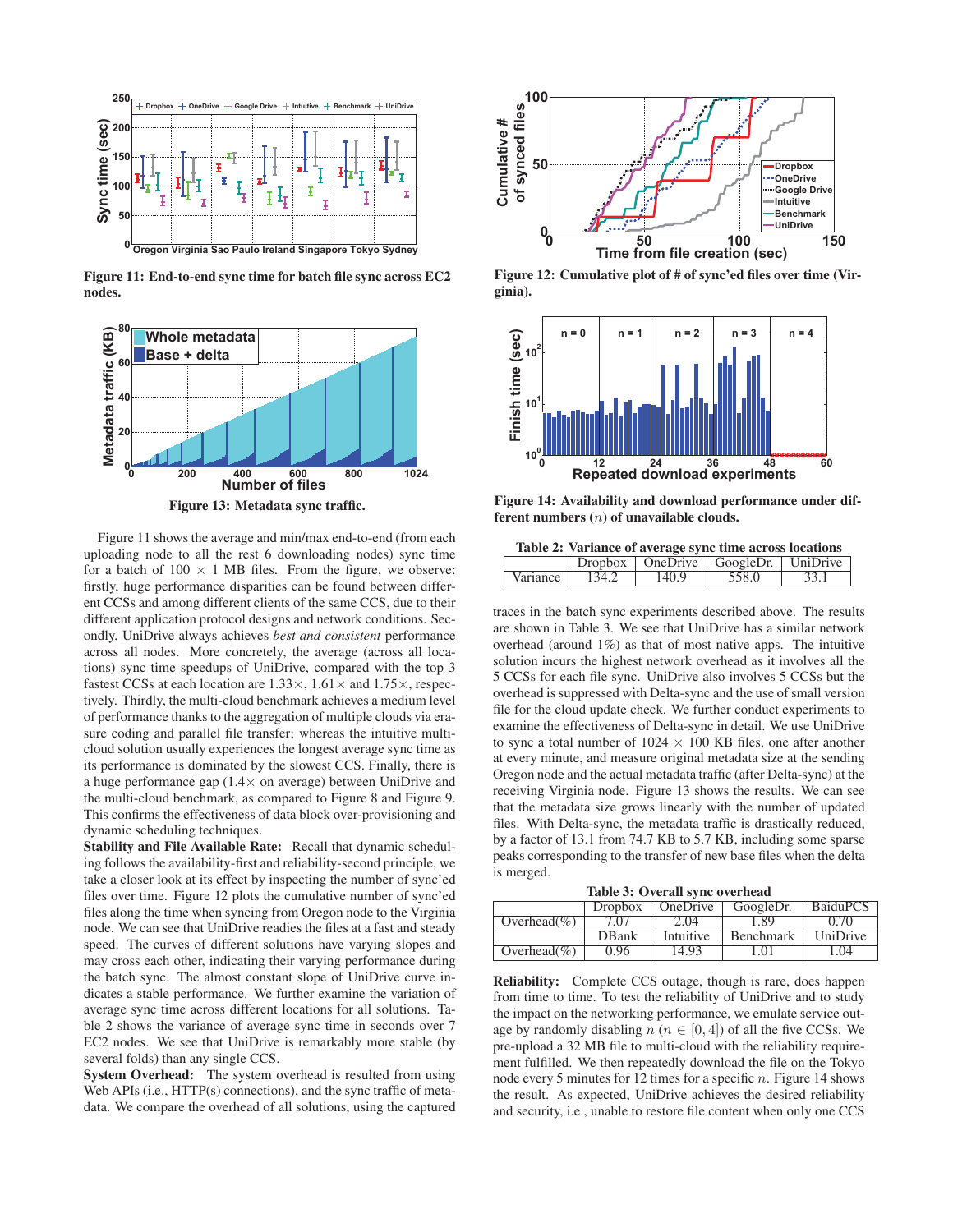

Figure 15: Average upload throughput of UniDrive at different locations.

is available  $(n = 4)$ , since  $K_s$  is set to 2. Interestingly, we found that the over-provisioning strategy may also contribute to reliability. We set  $K_r = 3$ , but the content can still be restored when only 2 CCSs are available (i.e.,  $n = 3$ ).<sup>5</sup> Figure 14 further shows the impact of the failure of CCSs on the downloading speed: with fewer CCSs available, the performance drops and is more heavily impaired by the slower CCSs.

# 7.3 Real World Usage

Deployment Statistics: We advertise UniDrive to CCS users with different backgrounds (thus under different network conditions, e.g., residential network, universities, companies), and collect traces from 272 users worldwide. Results from reverse IP lookup reveal that the installed devices spread over 21 sites across America, Europe, Asia and Australia. Over 500 GB data consisting of 96,982 files, of which more than a half are documents (28.3%) and multimedia contents (30.5%), are uploaded to the multi-cloud using UniDrive. The total volume of metadata traffic is reduced from 3,955 MB to 141 MB via Delta-sync.

System Performance: During the user trial, the success rate of the Web API requests from the underlying storage cloud objects is only 82.5% (much worse than the results from PlanetLab experiment in Section 3.2), while UniDrive still achieves a high reliability of 98.4% in terms of each complete file upload and download operations. Since not every user is using all the 5 clouds (some may use only 3 clouds), the 1.6% failed operations occur when API calls from more than  $N-3$  clouds fail at the same time. However, all file operations will eventually complete when at least 3 clouds become available. Figure 15 shows the average network throughput (plotted in log scale) of file uploading at different geo-locations, grouped by file size range. Results for downloading are omitted since they exhibit similar phenomena. Figure 16 shows a close-up to reveal more temporal performance: it plots the daily average upload throughput for medium sized files (ranging from 100 KB to 1 MB) collected over a one week period from Sept. 14 to Sept. 20, 2014. To avoid being overly busy, we show only the performance at 4 locations. From these two figures, we observe that the throughputs at different locations are very close to each other within each given file size range, and that the performance is also stable in temporal dimension. These results confirm that UniDrive delivers *consistent access experience* across different geo-locations and over time. We also see that larger files achieve higher and more stable networking performance than smaller ones (below 100 KB) due to long (setup) latency in the underlying Web APIs, which is consistent with our experiments on EC2. UniDrive achieves an average throughput of over 10 Mbps for files above 1 MB at almost all locations.



Figure 16: Daily average upload throughput of UniDrive for medium sized files over one week.

#### 8. CONCLUSION

In this paper, we conduct online user survey and global measurement study on five representative consumer cloud storage services, revealing their potential issues and diversified networking performance. These insights motivate the design and implementation of UniDrive, a CCS app that delivers superior networking performance in the multi-cloud, while avoiding the reliability and security risks of using a single cloud. UniDrive enhances reliability and security via careful placement of partial contents to different clouds. A suite of networking performance enhancing techniques, including block over-provisioning and dynamic scheduling with in-channel probing, are proposed to mask network fluctuations and boost networking performance by maximizing parallel transfer opportunities and exploiting more the faster clouds. Extensive experiments and real-world trials across geographically distributed locations demonstrate that UniDrive produces much improved and consistent sync performance. Although some of the individual techniques we use are not technically all that novel or surprising, the combination of the whole is interesting, deep, and non-trivial enough to make UniDrive a solid system overall. We gain the insight that, through a careful design, using a few simple public RESTful Web APIs of multiple CCSs can indeed outperform native CCS apps that use advanced private APIs, in addition to enhanced reliability and security.

#### 9. ACKNOWLEDGEMENTS

The research was supported by grants from the National Basic Research Program (973 Program) under grant NO.2014CB347800 and NSFC under grant NO. 61520106005.

#### 10. REFERENCES

- [1] Spec sfs 2014. https://www.spec.org/sfs2014/.
- [2] Systematic code. http:
- //en.wikipedia.org/wiki/Systematic\_code. [3] Unidrive.
- https://code.google.com/p/unidrive-hust/. [4] M. Abd-El-Malek, G. R. Ganger, G. R. Goodson, M. K.
- Reiter, and J. J. Wylie. Fault-scalable byzantine fault-tolerant services. *ACM SIGOPS Operating Systems Review*, 39(5):59–74, 2005.
- [5] H. Abu-Libdeh, L. Princehouse, and H. Weatherspoon. Racs: a case for cloud storage diversity. In *SoCC*, 2010.
- [6] A. Adya, W. J. Bolosky, M. Castro, G. Cermak, R. Chaiken, J. R. Douceur, J. Howell, J. R. Lorch, M. Theimer, and R. P. Wattenhofer. Farsite: Federated, available, and reliable storage for an incompletely trusted environment. In *OSDI*, 2002.

<sup>&</sup>lt;sup>5</sup>In this particular case, one CCS is much slower than the rest four. When it achieves its fair share, all other CCSs are over-provisioned.